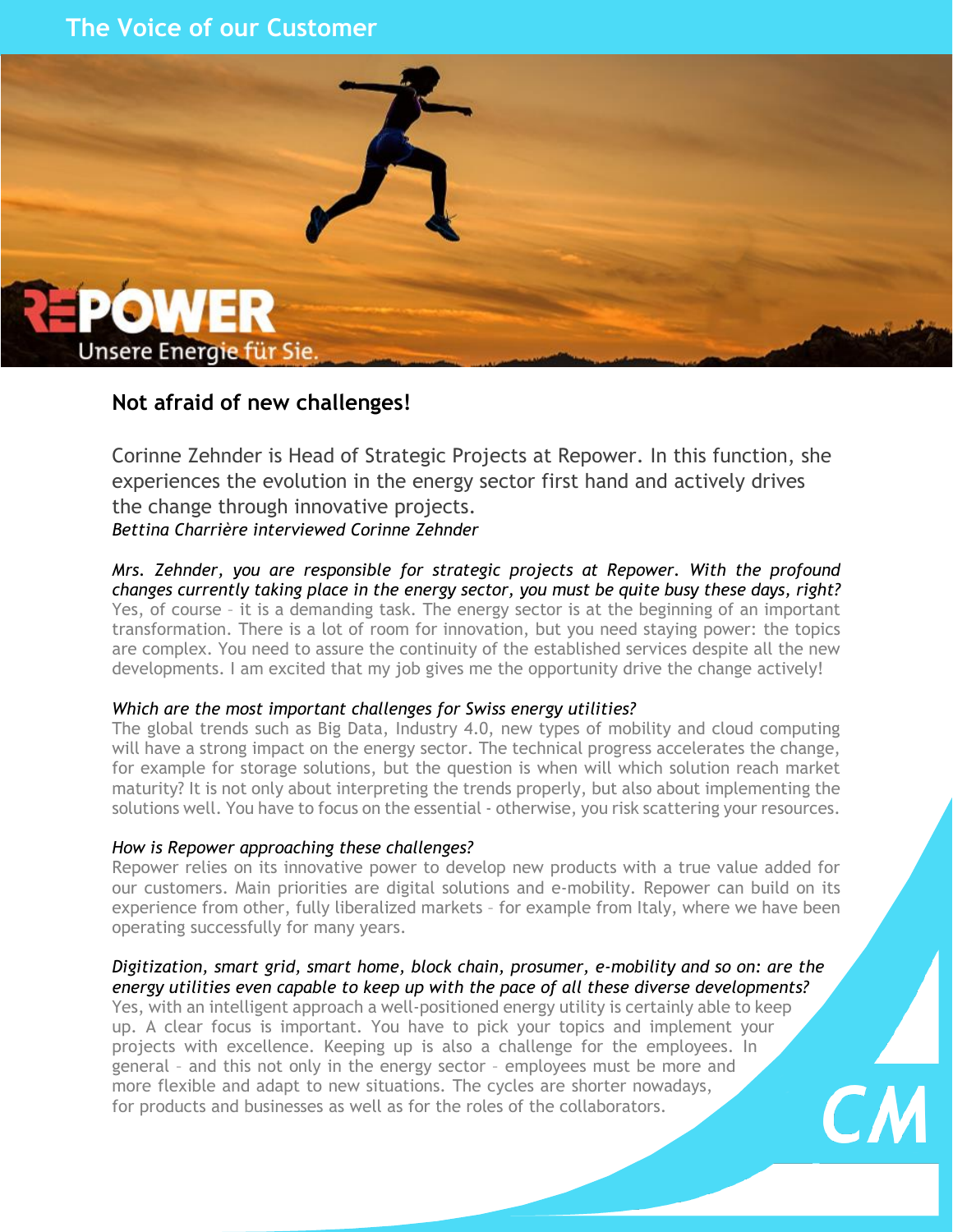In the past, you planned your career with a ten-year horizon – today the phases are much shorter. In the energy sector, the traditional tasks such as power generation and distribution are characterized by long-term investments, whereas the new digital business activities are driven by fast, short-term developments.



Corinne Zehnder is Head of Strategic Projects at Repower since 2015. She studied economics at the University of Zurich. Already during her studies, she was interested in the energy sector and worked at Sulzer Turbo. Subsequently she was responsible for product- and risk management for green power at Axpo. Then she joined EKZ/enera and completed her training as a certified energy trader.

Corinne Zehnder is married and mother of two children. The family – including her dog – is very important to her. She finds relaxation in nature or singing in the choir. As an outgoing person, she likes to travel and is interested in languages. Her motto: "pursue innovative and visionary ideas while keeping both legs on the ground".

#### *Does an energy utility have the required resources and competences to deal with all the new topics?*

There are topics that a utility can absolutely address on its own. In other cases, I would rather recommend to seek partnerships in order to bundle ideas, resources and competences.

#### *Does it make sense for every single utility to develop its own solutions?*

It makes no economic sense. The costs for product development, marketing and ICT-systems are very high. Through collaboration with suitable partners, you can share the costs and risks. I am talking about partnerships with other utilities, but also about partnerships with technology partners for the development of specific products. For a successful partnership, the objectives must be aligned and the partners must be willing to build a shared business model. This works only in a balanced situation, where each party can benefit.

### *Which advice would you give small and medium sized utilities?*

The strengths of small and medium sized utilities lie in their local presence and well-developed customer relationships.

Building on this base, they can offer innovative, "smart" products. The products must have a clear value added

for the customers. This can consist in a monetary benefit, but also in more comfort, security or ease-of-use. Sometimes you don't have to look very far. Even "small" measures can have a big impact, if they simplify the lives of our customers. Particularly the fields smart home and security offer interesting possibilities. But watch out! The product development can be extremely costly, and the road to a successful product ready for the market is usually longer than you think. You can shorten the cycle and reduce risks with adequate partnerships.